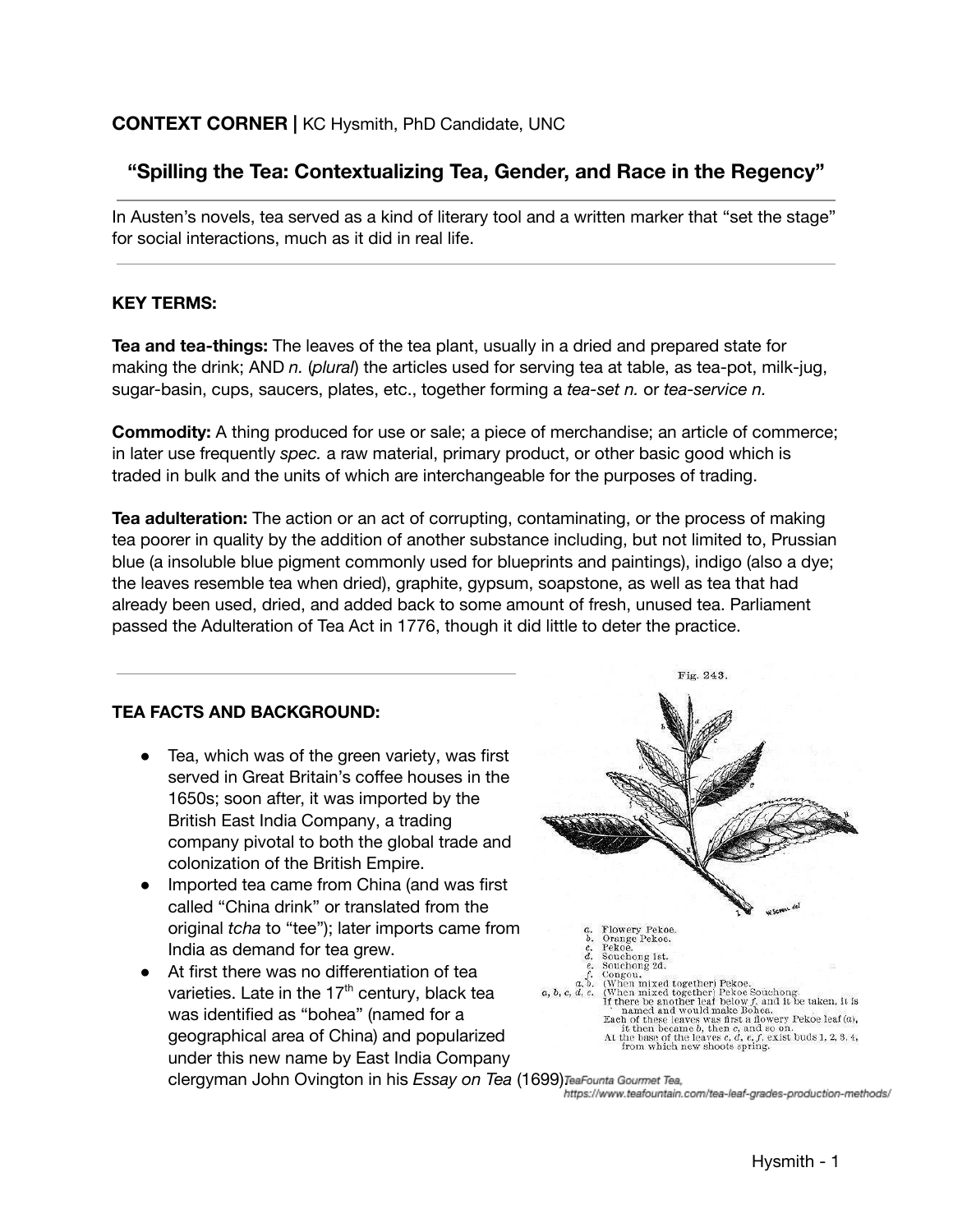- Bohea was a dark, semi-fermented tea that would be considered oolong today but was always described as "black" in Austen's time.
- After these marketing distinctions were created in the late 1600s, green tea was also known as "singlo" after another geographic region in China.
- Between 1720 and 1750, as tea became more accessible and more popular in the home, tea imports through the British East India Company more than quadrupled.
- Bohea was cheaper and easier to drink (green tea having a stronger flavor) and was the preferred variety in about 70% of British households. Most people would have some knowledge of tea varieties and the Chinese lexicon (albeit highly bastardized) used to describe them.

Below are tea-variety notes compiled by Richard Coulton for "Tea in Eighteenth-Century Britain" https://qmhistoryoftea.wordpress.com/2015/02/25/englands-green-and-pleasant-tea/ and published in Thomas Short's *A Dissertation upon Tea, Explaining its Nature and Properties* (London: W. Bowyer, 1730):

| Sort            | <b>Description of Dried Leaves</b>                                                      | <b>Tasting Notes</b>                                                                                   | Price per Ib |
|-----------------|-----------------------------------------------------------------------------------------|--------------------------------------------------------------------------------------------------------|--------------|
| Pekoe           | the leaf is very small and black,<br>and has many small white Flowers<br>mix'd with it' | 'the most pleasant and<br>delicate flavour of [Bohea<br>teasl'                                         | 15 shillings |
| Congo           | 'a larger Leaf, and is of a deeper<br>brown Colour than [Pekoe]'                        | no tasting notes, but a<br>mixture of Pekoe and<br>Congo makes 'an admirable<br>fine Tea'              | 14 shillings |
| Common<br>Bohea | 'blacker and larger leav'd than<br>[Pekoe or Congo]'                                    | 'smells and tastes more<br>faint, not unlike dry'd Hay; it<br>gives the Water the deepest<br>tincture' | 12 shillings |

#### **Sorts of Bohea Tea**

#### **Sorts of Green Tea**

| Sort                  | <b>Description of Dried Leaves</b>                                                                                                               | <b>Tasting Notes</b>                                                                                                  | Price per Ib |
|-----------------------|--------------------------------------------------------------------------------------------------------------------------------------------------|-----------------------------------------------------------------------------------------------------------------------|--------------|
| Hysson                | 'more curled Leaf than the common<br>Green; 'tis of a more blue colour,<br>tastes crisp in the Mouth when chew'd,<br>and afterwards looks green' | infusion of a 'pale<br>greenness' with a 'delicate<br>smell and bitterish-sweet<br>Taste' that is 'most<br>delicious' | 36 shillings |
| Imperial              | 'lighter green Colour' and 'a more flat,<br>large, loose Leaf' than other green teas                                                             | 'the faintest Taste of any<br>Green Tea'                                                                              | 18 shillings |
| Common<br>Green       | 'not so large a Leaf' and 'of a darker<br>green Colour'                                                                                          | 'rougher and more<br>astringent to the Taste'                                                                         | 15 shillings |
| <b>Ordinary Green</b> | 'a darker (or if very coarse, of a light<br>whitish Green) Colour'                                                                               | 'neither so pleasant to the<br>Taste nor Smell' as<br>Common Green                                                    | 13 shillings |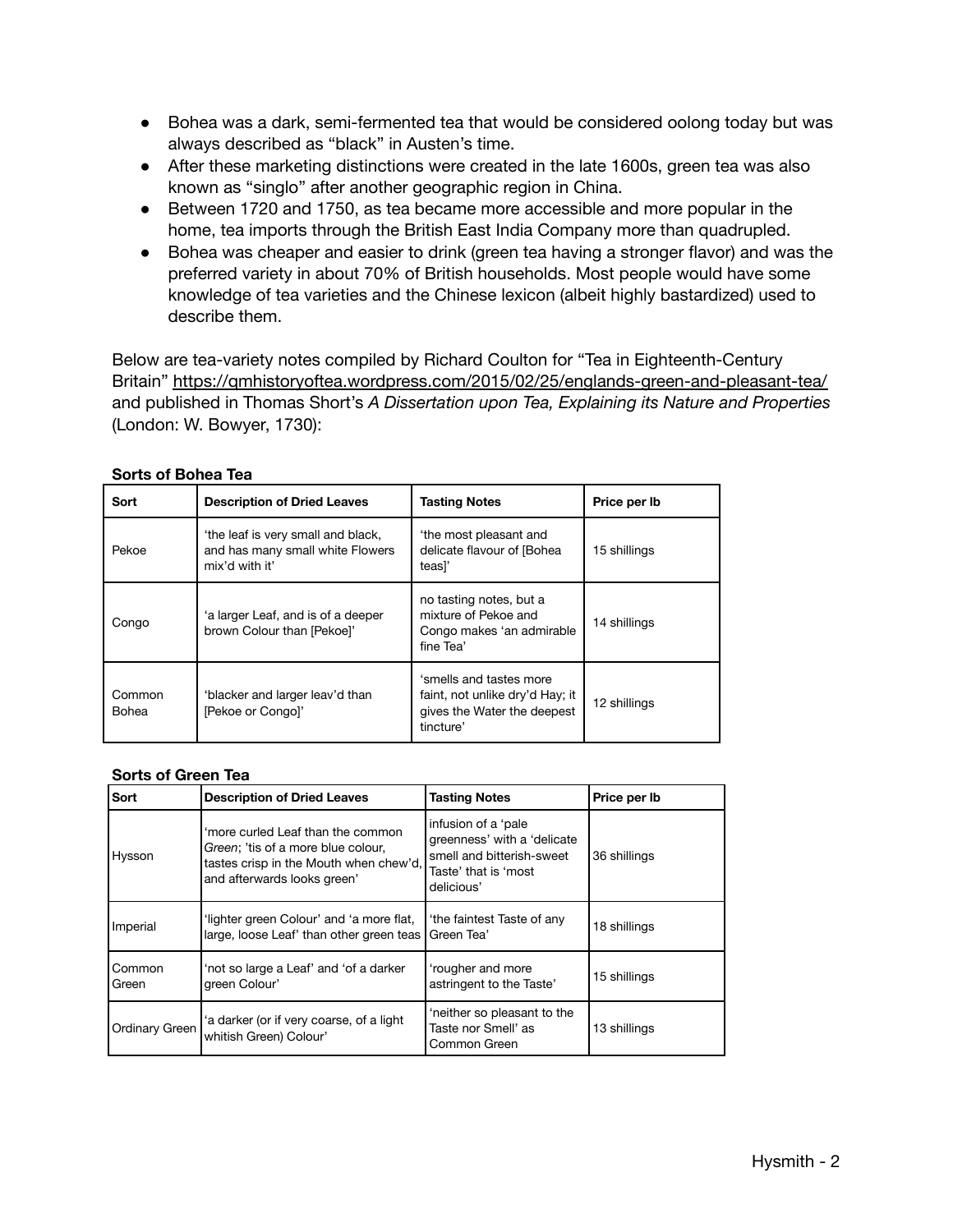- All tea, be it black, green, or oolong, comes from the same plant. Different methods of growing, plucking, and processing produce the different types of tea.
- Tea was almost always served hot. Sugar (and later milk) were added to offset tea's bitter flavor or provide additional calories. In social settings, tea was served with sweet or savory foods. For low-income households, tea was served simply with bread.
- Boiling the water made tea a safe drink. And as the demand for tea grew, importers and sellers developed many methods of adulteration to stretch supply.
- In addition to the lack of quality control, a system of tea gradings allowed nearly any consumer the ability to purchase some kind of tea. There are two main methods of grading tea. First, the size of the leaves and where they grow on the plant (the smaller leaves that grow on top graded as the finest). One example still common on tea today is "Flowery Orange Pekoe" or FOP, which uses whole long leaves and leaf tips. "Orange" doesn't refer to flavor, but to the Dutch royal family, Oranje, as the Dutch were the first to bring tea to Europe at the beginning of the 1600s.
- The second method of grading is separated into further categories based on the size of the dried leaf and whether or not it is "broken." From best (biggest) to poorest (smallest) quality they are:
	- Whole leaf
	- Broken
	- Fannings
	- Dust
- Tea, along with its traditional companion, sugar, were not profitable domestic crops in either Great Britain or the young American colonies, so the empire relied on a mixture of international trade (from tea plantations in India) and the labor of enslaved peoples on agricultural plantations (specifically sugar plantations located in the West Indies and American colonies) to produce and distribute these commodities.
- Historians describe British tea as both a "luxo-necessity," implying its social and economic significance (Markman Ellis, *Empire of Tea*), as well as a "necessary luxury" (Julie E. Fromer, *A Necessary Luxury*: *Tea in Victorian England*).

## **TEA IN AUSTEN'S LIFE:**

- Austen likely preferred her tea without milk as she praised a Miss Fletcher for taking "*no cream in her tea*" in a letter (Jane to Cassandra, 15 September, 1796, p. 9).
- As her older sister Cassandra was away from home and her mother seemed to be feeling poorly, one of Austen's first documented domestic duties was to *"carry about the keys of the Wine & Closet"* (Jane to Cassandra, 27-28 October 1798, p. 17), which meant she was in charge of placing orders for tea and other dry goods to keep their pantry (or "closet") stocked.
- Later in life, on a trip to London, she was also in charge of buying tea for the family from the now-famous Twining tea company: "*I am sorry to hear that there has been a rise in* tea. I do not mean to pay Twining till later in the day, when we may order a fresh supply." (Jane to Cassandra, 5-8 March 1814, p. 270)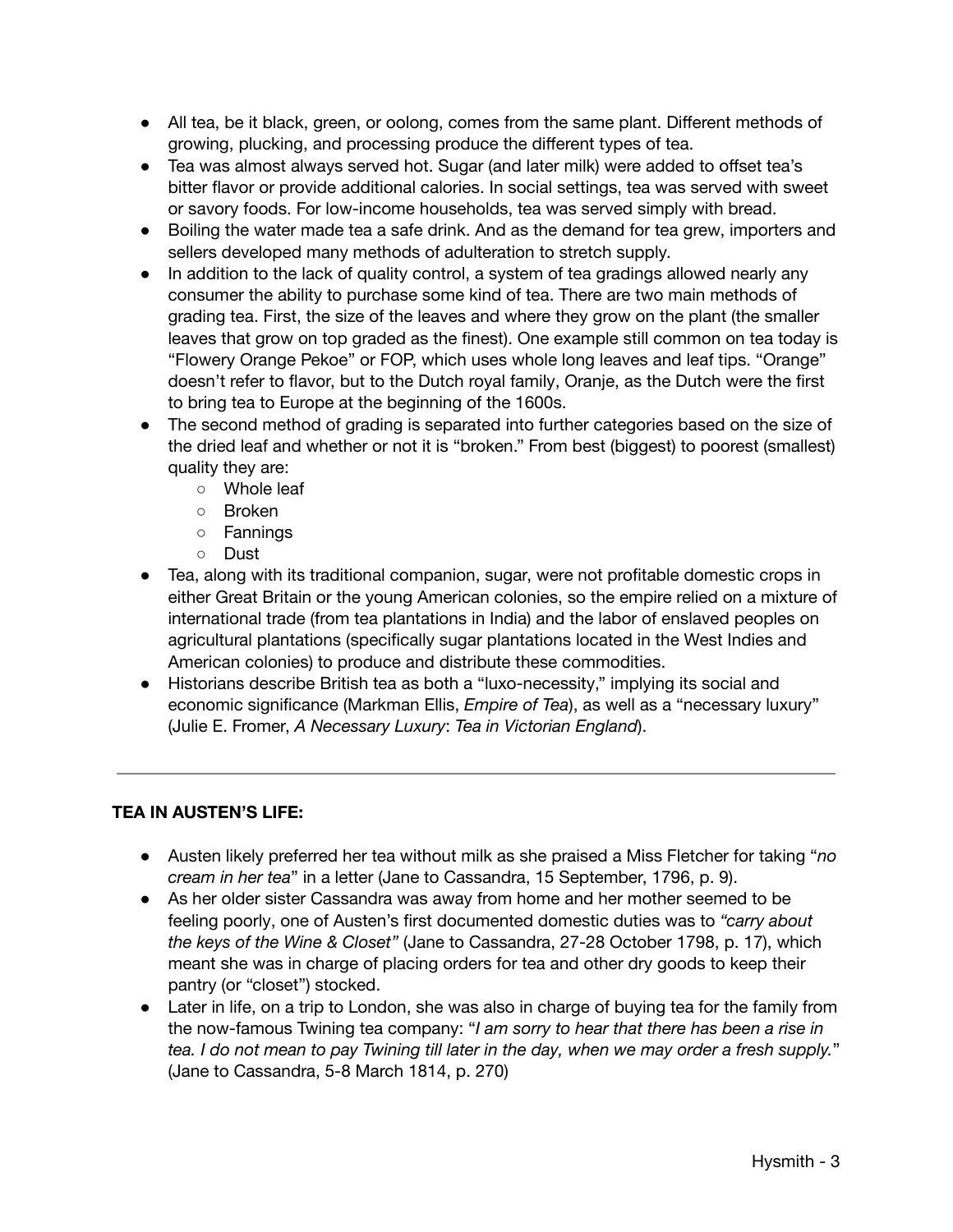● By Austen's time, tea drinking (both black and green) was ubiquitous across all social classes. By her birth in 1775, tea had "*found an entrance into every Cottage*" (London, National Archives, Treasury Papers, T 1/542, fol. 229r).

### **TEA IN AUSTEN'S WORK:**

Despite the popularity of tea and Austen's affinity for the drink, there isn't much tea in Austen's novels. What Austen does convey is the ubiquitous nature of tea and how it was an integral aspect of upper-class Regency society.

- ❖ "The **tea things** were brought in" *Sense and Sensibility,* Vol. 2, Ch. 4
- ❖ "When the **tea-things** were removed, and the card-tables placed" *Pride and Prejudice,* Vol. 3, Ch. 12
- ❖ "Dinner was soon followed by **tea** and coffee" *Mansfield Park,* Vol. 1, Ch. 10
- ❖ "Mr. Woodhouse was soon ready for his **tea**; and when he had drank his **tea** he was quite ready to go home" *-Emma,* Vol. 1, Ch. 15
- ❖ "[S]ome of them did decide on going in quest of **tea**" *Persuasion,* Vol. 2, Ch. 8
- ❖ "Mr. Tilney drank **tea** with us, and I always thought him a great addition" *Northanger Abbey,* Vol. 2, Ch. 14

#### **TEA AND GENDER:**

Despite being traded, imported, and sold by men, tea was almost always made and prepared by women. Tea was consumed by both men and women, but carried more socioeconomic meaning for women as they were more often in charge of domestic duties. Some households left servants to the task of making and serving tea, while others put the poorest or lowest ranking female family member in charge.

- ❖ "Mrs. Bates, the widow of a former vicar of Highbury, was a very old lady, almost past everything but **tea** and quadrille." *Emma*, Vol. 1, Ch. 3
- ❖ "The next opening of the door brought something more welcome: it was for the **tea-things**, which she [Fanny] had begun almost to despair of seeing that evening. Susan and an attendant girl, whose inferior appearance informed Fanny, to her great surprise, that she had previously seen the upper servant, brought in everything necessary for the meal; Susan looking, as she put the kettle on the fire and glanced at her sister, as if divided between the agreeable triumph of shewing her activity and usefulness, and the dread of being thought to demean herself by such an office." *Mansfield Park,* Vol. 3, Ch. 7

#### **TEA AND SLAVERY:**

- Tea and sugar were both prized commodities in the global capitalism of Great Britain.
- After Parliament rejected the abolition bill in 1791, abolitionists called for a boycott of products of slavery.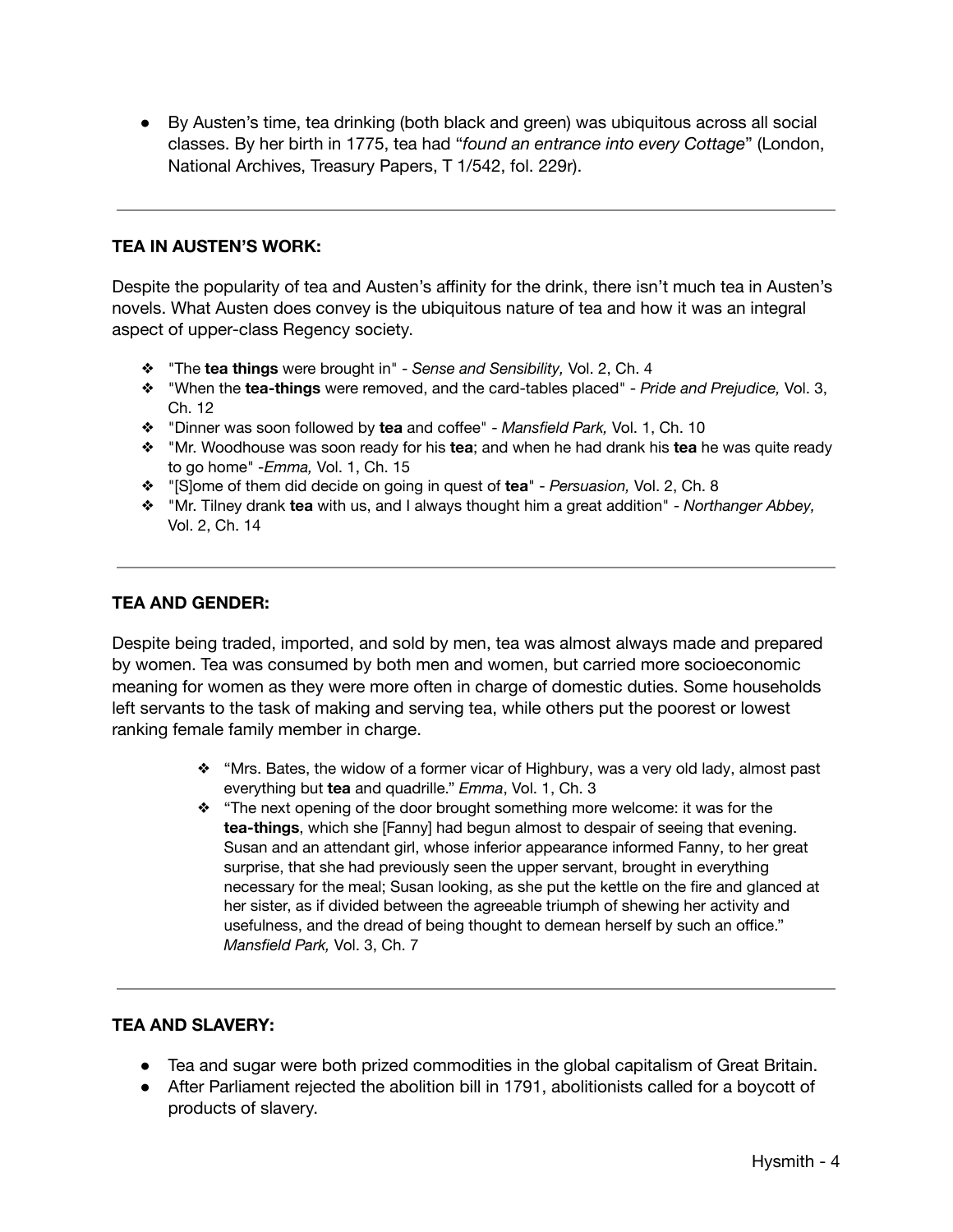- Numerous anti-sugar and pro-abolition pamphlets were released during Austen's time, including William Fox's 1791 pamphlet, which sold 70,000 copies in just a few months.
- Anti-sugar and abolitionist campaigns were largely supported by women's anti-slavery associations, who helped distribute pamphlets.
- Some Britons managed without sugar or used sugar from the East Indies, where it was produced by free labor.
- Austen's father, George Austen, had ties to slavery through his position as a trustee for an Antigua sugar plantation.
- Austen never explicitly stated her position on slavery, but we know that the Austen family also held anti-slavery and abolitionist writers and activists in esteem:
	- ❖ "It is worth remembering too that **Cowper**, a poet favoured by both Mr. Austen and his younger daughter, and read aloud *en famille,* was a fervent abolitionist." Tomalin, appendix ii
	- ❖ "I am reading a Society octavo, an Essay on the Military Police and Institutions of the British Empire, by Capt. Pasley of the Engineers, a book which I protested against at first, but which upon trial I find delightfully written & highly entertaining. I am as much in love with the author as I ever was with **Clarkson** or Buchanan, or even the two Mr. Smiths of the city." Jane to Cassandra, 24 January, 1813, p. 207. | Austen references Thomas Clarkson, a leading English abolitionist who helped pass the Slave Trade Act of 1807, which abolished the British trade in enslaved peoples.
	- ❖ "Slavery however much it may be modified is still slavery, and it is much to be regretted that any trace of it should be found to exist in countries dependent on England, or colonized by her subjects." Francis Austen, Jane's brother (https://archive.org/details/janeaustenssailo00hubbrich/page/192/mode/2up?q=slavery)

# **TEA THINGS & SLAVERY:**

- One thread connecting tea, slavery, Austen, and her work is Wedgwood pottery. Josiah Wedgwood, known as the leader of European pottery industrialization and a British household name, was also an ardent abolitionist.
- With other late 18<sup>th</sup>-century abolitionist efforts, Wedgwood created several pieces, such as this teapot, with messages beseeching sympathy from consumers.



Left: Blue glass sugar bowl, c. 1830. British Museum. Right: Abolition Teapot, by Josiah Wedgwood & Sons, c. 1760. Birmingham Museum and Art Gallery. Flickr (CC BY 2.0).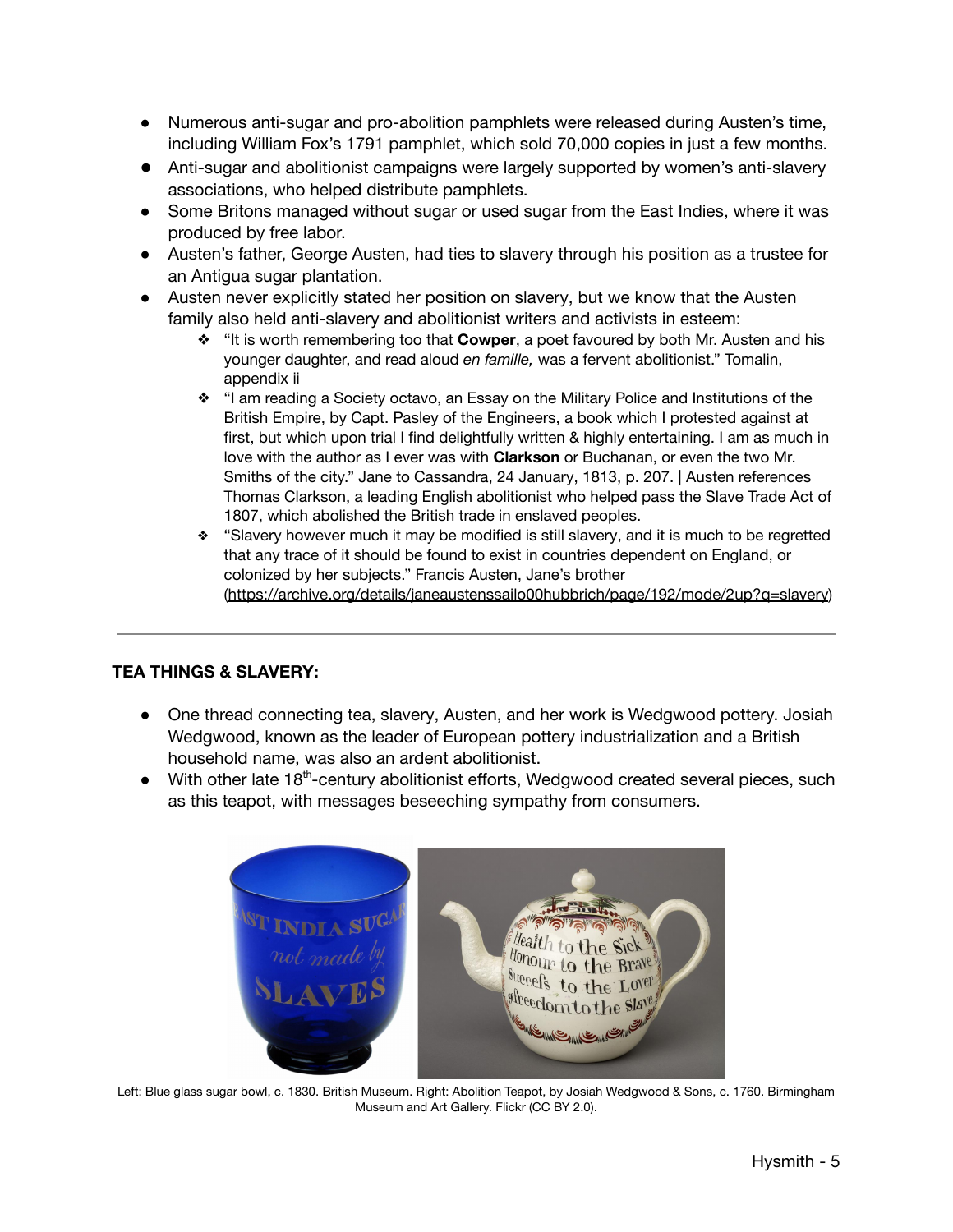- Austen and her family were proud Wedgwood customers and she mentions the classic pottery company at least three times in her letters:
	- ❖ "On Monday I had the pleasure of receiving, unpacking & approving our Wedgwood ware." Jane to Cassandra, 6 June 1811, p. 202.
- And Austen lauds English pottery (and based on her shopping habits, we know she was a fan of Wedgwood, but Spode and New Hall pottery were also made of Staffordshire clay), in *Northanger Abbey:*
	- ❖ "The elegance of the breakfast set forced itself on Catherine's notice when they were seated at table; and, luckily, it had been the general's choice. He was enchanted by her approbation of his taste, confessed it to be neat and simple, thought it right to encourage the manufacture of his country; and for his part, to his uncritical palate, **the tea was as well flavoured from the clay of Staffordshire**, as from that of Dresden or Sêve. But this was quite an old set, purchased two years ago. The manufacture was much improved since that time; he had seen some beautiful specimens when last in town, and had he not been perfectly without vanity of that kind, might have been tempted to order a new set." *Northanger Abbey,* Vol. 2, Ch. 7
- Britain abolished the slave trade in 1807 and later abolished the practice across the Empire in 1833. Nevertheless, problematic and oppressive trade and labor practices endured.

#### **Discussion Questions:**

- 1. Knowing that making and serving tea held complex gendered and social status connotations, what might Mrs. Bates, Susan, or Fanny (mentioned above on p. 4) feel or think during the process of serving tea? What do these women have in common? What might be Austen's purpose in including "tea" scenes in the novels? How would Austen's own life experiences relate to any of these women?
- 2. Since women led the charge in Regency-era anti-slavery campaigns, how might we read characters, like politically-minded Fanny, when they interact with tea?
- 3. How are we, as readers in our current climate of racial justice, to interpret Austen's subtle reference to or, more often, lack of written context regarding slavery and the products of the slave trade during her time?
- 4. The majority of current scholarship on Austen's ties to slavery focuses on products (specifically sugar and cotton) made possible by the labor of enslaved peoples, specifically people from Africa. But the bulk of British tea came from China and India. While not necessarily enslaved, both countries were oppressed by British rule before, during, and after Austen's time. How do we add these commodities and these countries into our larger contextualization of race and slavery in Austen's life?
- 5. Using tea and sugar as examples, what other Regency-era commodities might be further contextualized as part of Great Britain's colonization efforts and trade empire? Hint: think of tropical fruits, other stimulants like coffee or tobacco. Consider climate, land and labor availability, etc.
- 6. What is the relationship between tea (the product), tea (as a social ritual), and women's status during the Regency era?